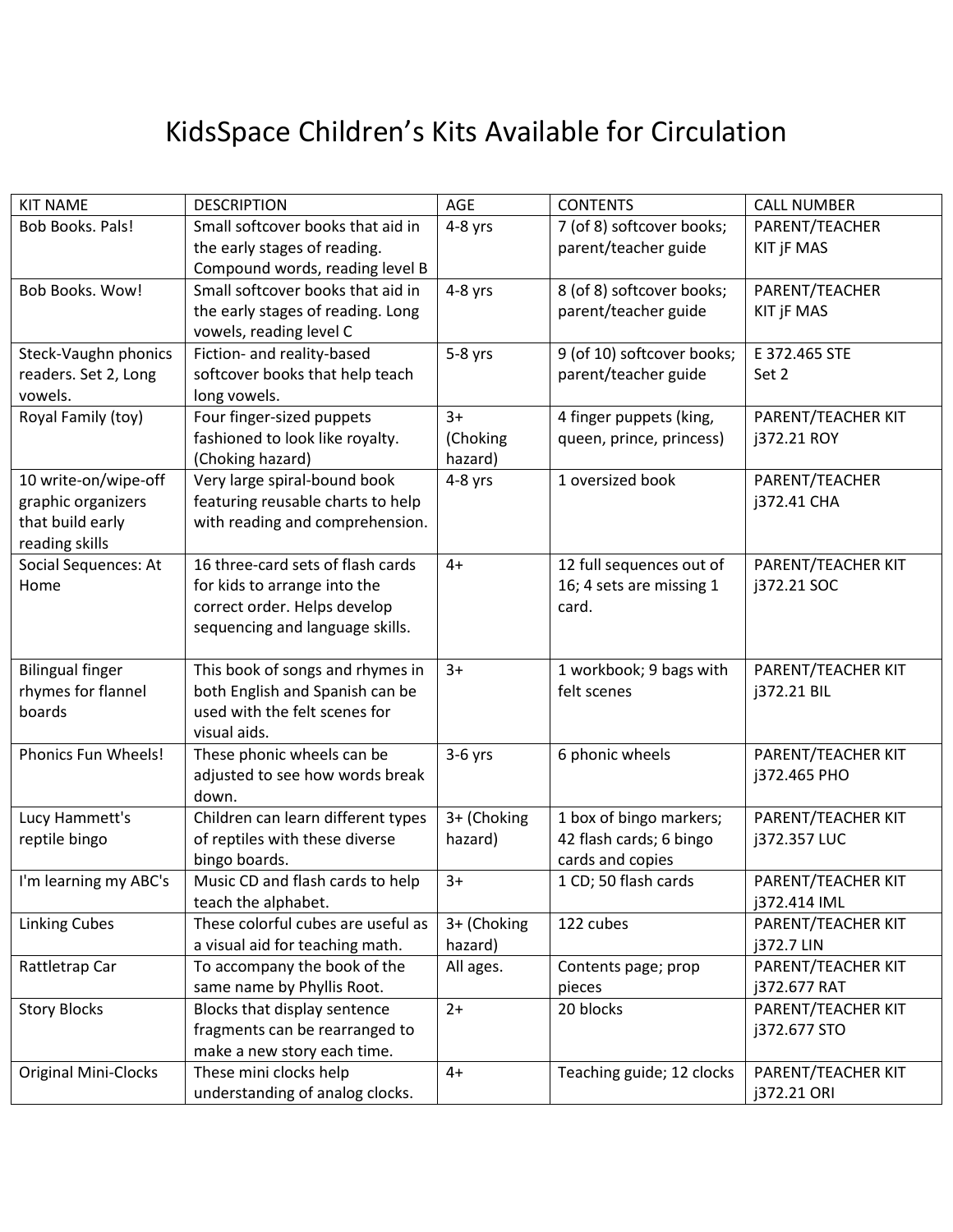| <b>Unifix Counting Cubes</b> | Designed for homeschoolers, this      | $4 - 8$     | Parent/teacher book; 100    | PARENT/TEACHER KIT |
|------------------------------|---------------------------------------|-------------|-----------------------------|--------------------|
|                              | math activity kit includes flash      |             | cubes; 33 flash cards       | j372.72 UNI        |
|                              | cards and counting cubes.             |             |                             |                    |
| <b>Visual Math</b>           | Helps to teach addition,              | $3 - 6$     | Activity book; 10           | PARENT/TEACHER KIT |
|                              | subtraction, and counting.            |             | counting shakers in box     | j372.72 VIS        |
| <b>Castle Tales</b>          | Felt visual aids for fairy tales such | $2 - 4$     | Cassette; felt backdrop;    | PARENT/TEACHER KIT |
|                              | as Cinderella, Rumpelstiltskin, the   |             | story guide; felt pieces in | j398.2 CAS         |
|                              | Frog Prince, and others.              |             | bag (no coloring pages)     |                    |
| <b>Cottage Classics</b>      | Felt visual aids for stories like     | $2 - 4$     | Cassette; felt backdrop;    | PARENT/TEACHER KIT |
|                              | Little Red Riding Hood, Jack & the    |             | story guide; felt pieces in | j398.2 COT         |
|                              | Beanstalk, and others.                |             | bag                         |                    |
| Gingerbread Boy              | Felt visual aid for the               | $2 - 4$     | Story guide; coloring       | PARENT/TEACHER KIT |
|                              | Gingerbread Boy.                      |             | pages; felt pieces in bag   | j398.2 GIN         |
| Little Red Hen               | Felt visual aid for the Little Red    | $2 - 4$     | Story guide; 16 felt        | PARENT/TEACHER KIT |
|                              | Hen.                                  |             | pieces in bag               | j398.2 LIT         |
| Goldilocks & the             | Felt visual aid for Goldilocks &      | 2-4yrs      | Felt backdrop; 12 felt      | PARENT/TEACHER KIT |
| <b>Three Bears</b>           | the Three Bears.                      |             | pieces in bag               | j398.2 GOL         |
| Grandma's Favorites          | Felt visual aids for four classic     | 2-4yrs      | Story guide, cassette; felt | PARENT/TEACHER KIT |
|                              | stories.                              |             | backdrop/pieces in bag      | j398.2 GRA         |
| Rumpelstiltskin (toy)        | Finger sized puppets to               | 3+ (Choking | Story guide; 2 puppets      | PARENT/TEACHER KIT |
|                              | accompany the story of                | hazard)     |                             | j398.2 RUM         |
|                              | Rumpelstiltskin.                      |             |                             |                    |
| Nursery rhymes 2             | Visual aids and words to 4            | All ages    | Folder with sheet music,    | PARENT/TEACHER KIT |
|                              | nursery rhymes (Hey Diddle            |             | lyrics, and coloring pages; | j398.8 NUR         |
|                              | Diddle, Little Miss Muffet, etc)      |             | 10 felt pieces, felt board  |                    |
| Once Upon a Rhyme            | 20 nursery rhymes with felt props     | 2-4yrs      | Word sheet; 6 coloring      | PARENT/TEACHER KIT |
|                              |                                       |             | sheets, 50 felt pieces in   | j398.8 MOT         |
|                              |                                       |             | bag                         |                    |
| Little Red Riding Hood       | Felt visual aid for Little Red Riding | 2-4yrs      | Story guide; 10 felt        | PARENT/TEACHER KIT |
|                              | Hood                                  |             | pieces in bag               | j398.2 LIT         |
| Three Little Pigs            | Felt visual aid for the Three Little  | 2-4yrs      | Story guide; 17 felt        | PARENT/TEACHER KIT |
| (Small)                      | Pigs                                  |             | pieces in bag               | j398.2 THR         |
| Three Billy Goat's           | Felt visual aid for Three Billy       | 2-4yrs      | 8 felt pieces in bag        | PARENT/TEACHER KIT |
| Gruff                        | Goats Gruff                           |             |                             | j398.2 THR         |
| Three Little Pigs            | Felt visual aid for the Three Little  | 2-4yrs      | Story guide; felt           | PARENT/TEACHER KIT |
| (Large)                      | Pigs                                  |             | backdrop; 21 felt pieces    | j398.2 THR         |
|                              |                                       |             | in bag                      |                    |
| <b>Ugly Duckling</b>         | Felt visual aid for the Ugly          | $2-4$ yrs   | Story guide; 14 felt        | PARENT/TEACHER KIT |
|                              | <b>Duckling</b>                       |             | pieces in bag               | j398.2 UGL         |
| Wandmaker's                  | Interactive book with information     | 7-10 yrs    | Book; pullout with wand,    | PARENT/TEACHER KIT |
| Guidebook                    | about magic and wands.                |             | feathers, 4 vials           | j398.45 MAS        |
| Mrs. Spitzer's garden        | To accompany the book of the          | All ages    | Contents page; 10 felt      | PARENT/TEACHER KIT |
|                              | same name by Edith Pattou.            |             | props in bag                | j372.677 MRS       |
| Nursery Rhymes 3             | Visual aids and words to 4            | All ages    | 11 felt pieces in bag;      | PARENT/TEACHER KIT |
|                              | nursery rhymes (Little Boy Blue,      |             | story guide                 | j398.8 NUR         |
|                              | Mother Goose, etc)                    |             |                             |                    |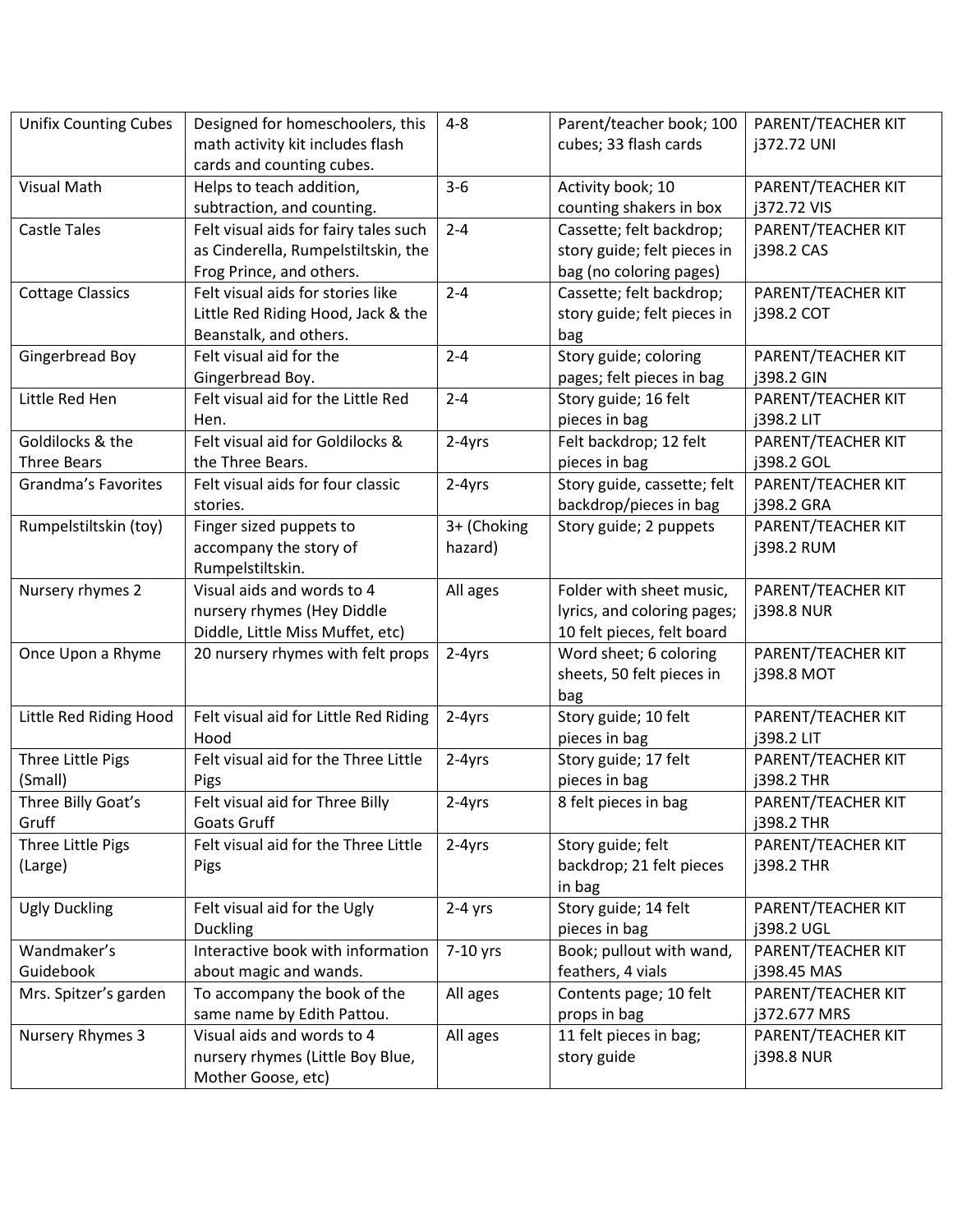| Nursery Rhymes 2<br>Visual aids and words to 4<br>All ages<br>11 felt pieces in bag;                                                                       | PARENT/TEACHER KIT               |
|------------------------------------------------------------------------------------------------------------------------------------------------------------|----------------------------------|
| nursery rhymes (Hey Diddle<br>story guide                                                                                                                  | <b>j398.8 NUR</b>                |
| Diddle, Little Miss Muffet, etc)                                                                                                                           |                                  |
| Visual aids and words to 4<br>Story guide; 11 felt<br>Nursery Rhymes 1<br>All ages                                                                         | PARENT/TEACHER KIT               |
| nursery rhymes (Jack & Jill, Three<br>pieces in bag                                                                                                        | j398.8 NUR 1                     |
| Blind Mice, etc)                                                                                                                                           |                                  |
| Nursery Rhymes 4<br>Visual aids and words to 4<br>Story guide; 14 felt<br>All ages                                                                         | PARENT/TEACHER KIT               |
| nursery rhymes (Baa Baa Black<br>pieces in bag                                                                                                             | j398.8 NUR 4                     |
| Sheep, Humpty Dumpty, etc)                                                                                                                                 |                                  |
| 8+ (Choking<br>Microscope with slides and<br>Complete Microscope<br>Microscope; caps; 2 slide                                                              | PARENT/TEACHER KIT               |
| materials to learn how to use a<br>containers; instructions;<br>Set<br>hazard)                                                                             | j502.82 MIC                      |
| 5 specimen cards; bulb; 4<br>microscope.                                                                                                                   |                                  |
| vials; spatula; scalpel;                                                                                                                                   |                                  |
| stirring rod; pipette;                                                                                                                                     |                                  |
| tweezers, screwdriver;                                                                                                                                     |                                  |
| bug viewer.                                                                                                                                                |                                  |
| 2 foam dice; booklet<br>Parts of speech dice<br>2 foam dice to use in word-<br>$8 - 11$                                                                    | PARENT/TEACHER KIT               |
| learning games.                                                                                                                                            | j468.2 PAR                       |
| My Little Supermarket<br>Interactive pop-up book to teach<br>$3+$<br>Book; 22 grocery items;                                                               | PARENT/TEACHER KIT               |
| early math using a grocery store<br>15 coins                                                                                                               | j513 REP                         |
| setting and coins.                                                                                                                                         |                                  |
| Fun with Hieroglyphs<br>Stamp kit with hieroglyphs that<br>$8+$<br>24 stamps; stamp pad;                                                                   | PARENT/TEACHER KIT               |
| can be used to learn and in crafts.<br>booklet; alphabet chart                                                                                             | <b>j491 ROE</b>                  |
| 30 puzzle pieces<br><b>Counting Dalmatian</b><br>Big floor puzzle to learn counting<br>All ages                                                            | PARENT/TEACHER KIT               |
| numbers 1-10.<br>Spots                                                                                                                                     | j513.211 COU                     |
| Multicultural Math<br>5 different math-based games<br>8+ (Choking<br>Instruction book;                                                                     | PARENT/TEACHER KIT               |
| from different countries.<br>hazard)<br>teacher's guide; color<br>Games                                                                                    | j510.7 MUL                       |
| counters 46 pawns; 12                                                                                                                                      |                                  |
| dice; color discs;                                                                                                                                         |                                  |
| $5 - 10$<br>Pizza Party<br>Fraction game<br>Activity sheet; 2 spinners;                                                                                    | PARENT/TEACHER KIT               |
| 59 pizza pieces                                                                                                                                            | j513.26 PIZ                      |
| 3D planet model allows for<br>2 guidebooks; model<br>$8 - 12$<br><b>Space Gallery</b>                                                                      | PARENT/TEACHER KIT               |
| with removable sun.<br>interaction with the solar system.                                                                                                  | j523.2 SPA                       |
| (DVD gone)                                                                                                                                                 |                                  |
| 44 activity cards; 8 photo<br>6+ (Choking<br>Solar system: learning<br>Multiple visual aids and                                                            | PARENT/TEACHER KIT               |
| science activity tub.<br>interactive activities that helps<br>hazard)<br>cards; flashlight                                                                 | j523.2 SOL                       |
| teach about the solar system.<br>(batteries not included);                                                                                                 |                                  |
| 3 charts; 6 writing                                                                                                                                        |                                  |
| prompts; wooden stand;                                                                                                                                     |                                  |
| model w/ earth, moon, &<br>sun; constellation viewer;                                                                                                      |                                  |
|                                                                                                                                                            |                                  |
| 6 constellation cards;<br>reproducibles; 8 vocab                                                                                                           |                                  |
| cards                                                                                                                                                      |                                  |
|                                                                                                                                                            |                                  |
|                                                                                                                                                            |                                  |
| Activity guide; 8<br>Solar System Activity<br>Interactive games and lessons to<br>$9+$<br>learn about patterns in the solar<br>experiment cards; 25<br>Tub | PARENT/TEACHER KIT<br>j523.2 SOL |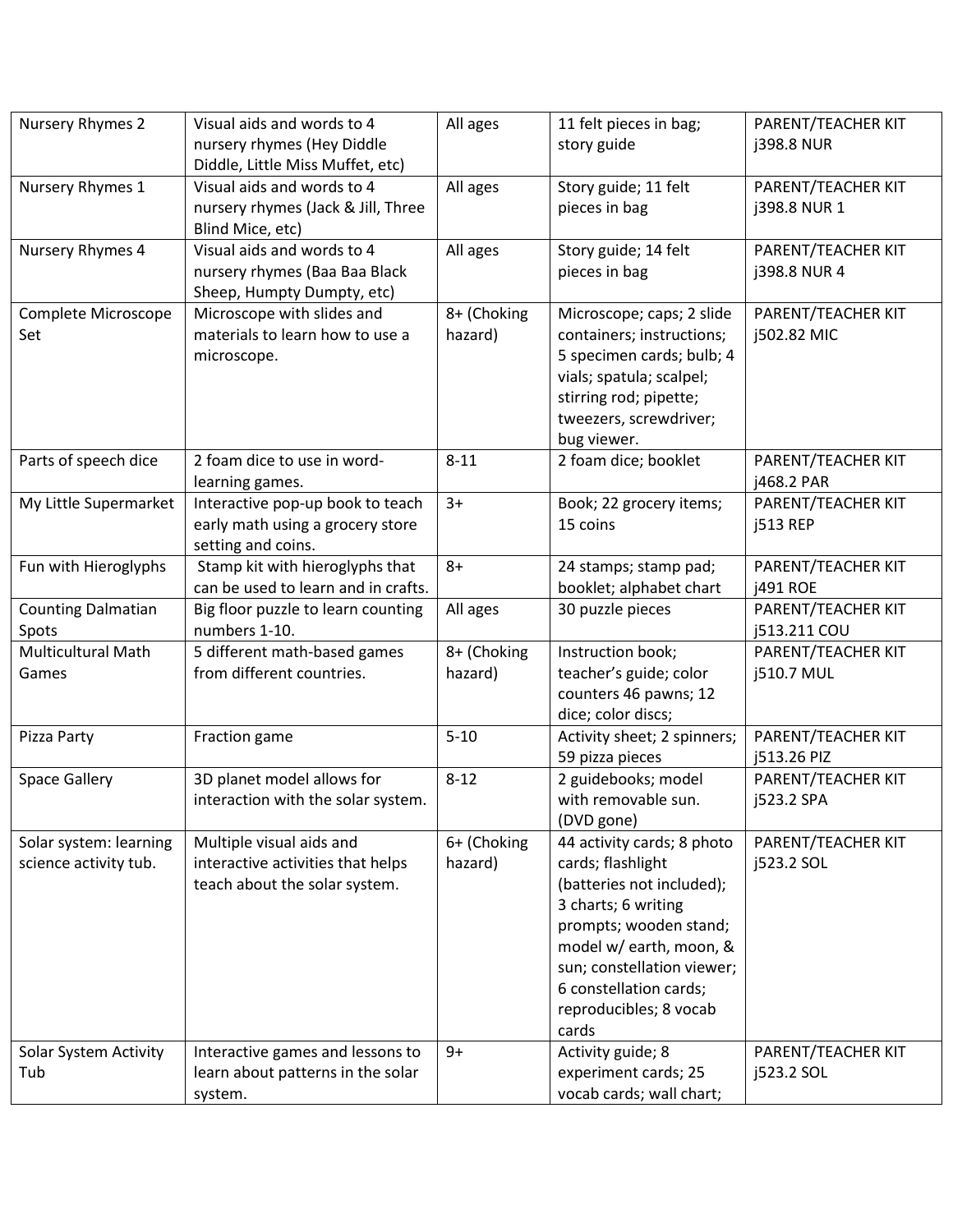| Force & motion:                                                 | Activities, experiments, and                                                           | 9+ (Choking            | string; flashlight;<br>earth/moon model; flip<br>book; moon slider; blue<br>ball; gray ball; 6 green<br>balls; dish; marble. (No<br>sand)<br>Activity guide; wall chart;                                                                                                                            | PARENT/TEACHER KIT                    |
|-----------------------------------------------------------------|----------------------------------------------------------------------------------------|------------------------|-----------------------------------------------------------------------------------------------------------------------------------------------------------------------------------------------------------------------------------------------------------------------------------------------------|---------------------------------------|
| learning science<br>activity tub.                               | games to learn about the science<br>of force and motion.                               | hazard)                | 8 large cards; vocab<br>cards; 12 green & 5 blue<br>marbles; string; tube;<br>stopwatch; cart launcher;<br>2 carts; 2 ramps;<br>measuring tape; marker<br><b>CONSUMABLES:</b><br>balloons; straws                                                                                                   | j531.11 FOR                           |
| Force & Motion<br>learning science<br>activity tub 2            | Activities, toys, and games to<br>learn about force & motion.                          | 6+ (Choking<br>hazard) | 45 activity cards; 3<br>ramps; 6 writing<br>prompts; wooden stand;<br>9 vocab cards; 2 spools; 3<br>charts; 4 laces; 9<br>marbles; 2 toy cars; 2<br>inflatable balls;<br>reproducibles; sorting<br>mat; stopwatch;<br>measuring tape; 16<br>picture tiles                                           | PARENT/TEACHER KIT<br>j531.11 FOR     |
| Matter: learning<br>science activity tub                        | Activities and experiments to<br>learn about matter.                                   | 9+ (Choking<br>hazard) | 8 experiment cards; 26<br>vocab cards; activity<br>guide; chart; 12 straws;<br>transparency folder;<br>molecule model box/<br>pieces; steel wool; 6<br>droppers; 6 beakers; 6<br>sticks; clay; food coloring;<br>3 thermometers                                                                     | PARENT/TEACHER KIT<br><b>j530 MAT</b> |
| Matter: solid, liquid,<br>gas: learning science<br>activity tub | Experiments, games, and<br>activities to learn about matter in<br>its different forms. | 6+ (Choking<br>hazard) | 45 activity cards; scale/<br>balance; 6 writing<br>prompts; wooden stand;<br>9 vocab cards; 3 charts;<br>reproducibles; measuring<br>cup; clay; 2 droppers;<br>food coloring; 2 inflatable<br>balls; 4 test tubes & rack;<br>mini basketball; funnel;<br>button; cork; metal,<br>wood, metal blocks | PARENT/TEACHER KIT<br><b>j530 MAT</b> |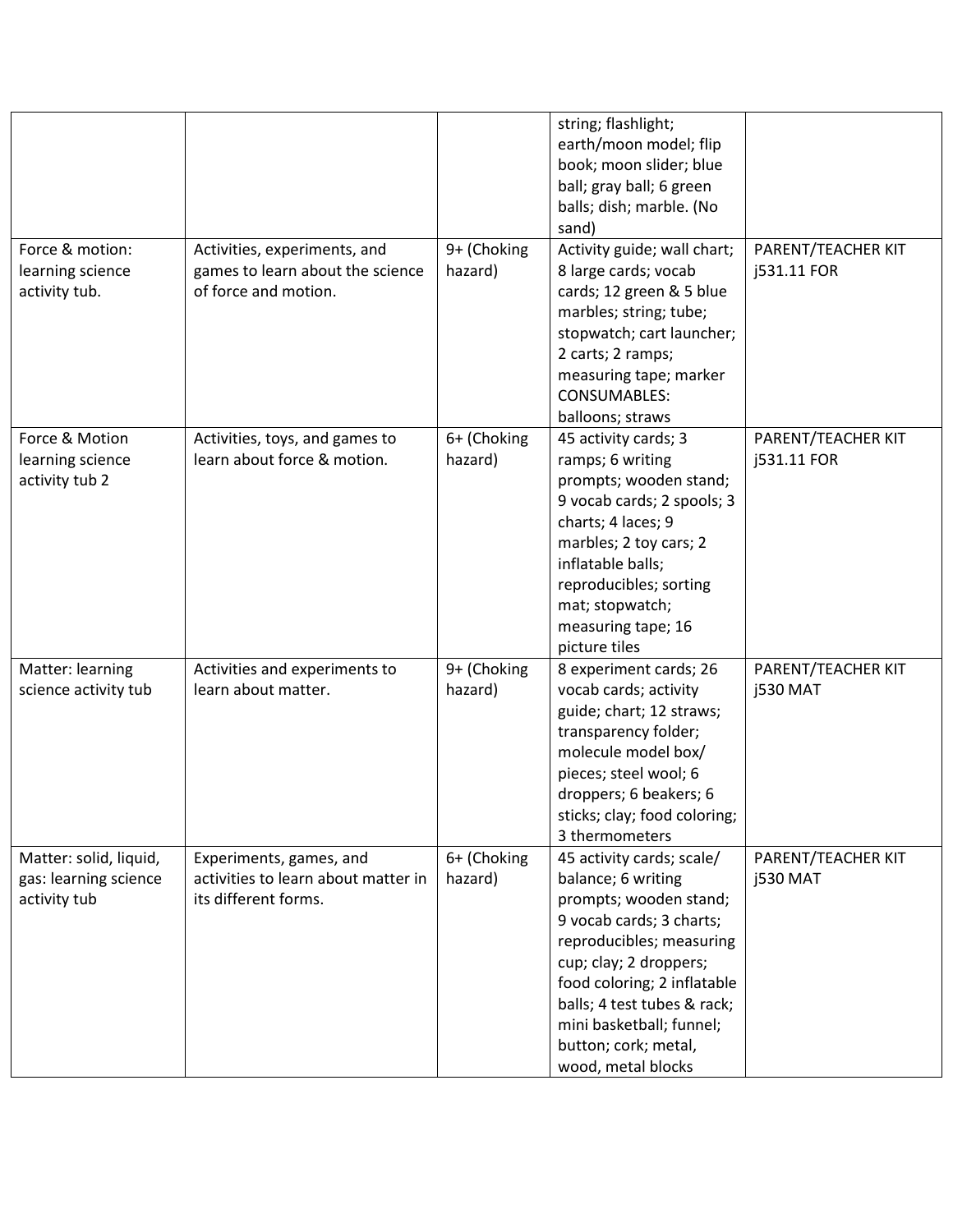| Properties of earth:            | Activities and experiments to      | 9+ (Choking | Activity guide; 8                                | PARENT/TEACHER KIT |
|---------------------------------|------------------------------------|-------------|--------------------------------------------------|--------------------|
| activity kit                    | learn about earth and different    | hazard)     | experiment cards; 26                             | <b>j550 PRO</b>    |
|                                 | types of rock.                     |             | vocab cards; wall chart;                         |                    |
|                                 |                                    |             | transparency folder; 12                          |                    |
|                                 |                                    |             | rock samples in box; rock                        |                    |
|                                 |                                    |             | sheet; 6 trays; clay;                            |                    |
|                                 |                                    |             | straws; 6 nails                                  |                    |
| <b>Electricity Activity Tub</b> | Games and activities to learn      | 9+ (Choking | Activity guide; chart; 8                         | PARENT/TEACHER KIT |
|                                 | about electricity, static          | hazard)     | large cards; 26 vocab                            | <b>j537 ELE</b>    |
|                                 | electricity, and conduction.       |             | cards; 10 light bulbs; 6                         |                    |
|                                 |                                    |             | bulb holders; static tube;                       |                    |
|                                 |                                    |             | quiz card; compass; wire;                        |                    |
|                                 |                                    |             | 6 nails; switch                                  |                    |
| Weather                         | Large photo cards with             | All ages    | 12 cards                                         | PARENT/TEACHER KIT |
|                                 | information about different        |             |                                                  | j551.6 WEA         |
|                                 | weather phenomena.                 |             |                                                  |                    |
| Rocks & soil: learning          | Activities and games to learn      | 6+ (Choking | 45 activity cards; 15                            | PARENT/TEACHER KIT |
| science activity tub.           | about rocks and soil. Includes     | hazard)     | rocks; 6 writing prompts;                        | <b>j552 ROC</b>    |
|                                 | real rocks to observe.             |             | 4 charts; reproducibles;                         |                    |
|                                 |                                    |             | wooden stand; 9 vocab                            |                    |
|                                 |                                    |             | cards; magnifier; sieve;                         |                    |
|                                 |                                    |             | tray; jar w/ lid; balance/                       |                    |
|                                 |                                    |             | scales                                           |                    |
| Weather: learning               | Experiments, games, and            | $6+$        | 45 activity cards; 9 vocab                       | PARENT/TEACHER KIT |
| science activity tub            | activities to learn more about     |             | cards; 3 charts; wooden                          | j551.5 WEA         |
|                                 | weather, effects, and patterns.    |             | stand; 2 thermometers; 6                         |                    |
|                                 |                                    |             | writing prompts; weather                         |                    |
|                                 |                                    |             | map book; anemometer;                            |                    |
|                                 |                                    |             | 8 photo cards; rain                              |                    |
|                                 |                                    |             | gauge; weather station<br>card; wind vane; cloud |                    |
|                                 |                                    |             | finder; reproducibles                            |                    |
| Physical science lab.           | Helps understanding of magnets     | $8+$        | Guide; 7 large cards; 2                          | PARENT/TEACHER KIT |
| Magnets                         | and magnetism through              |             | trays; 4 brick magnets; 2                        | <b>j538 PHY</b>    |
|                                 | experiments and games.             |             | bar magnets; 2 red, 2                            |                    |
|                                 |                                    |             | blue wires with clamps;                          |                    |
|                                 |                                    |             | 2 electromagnets; 2                              |                    |
|                                 |                                    |             | battery cases; 2 canisters                       |                    |
|                                 |                                    |             | with steel balls; 2                              |                    |
|                                 |                                    |             | compasses; 2 ring                                |                    |
|                                 |                                    |             | magnet stands; 8 ring                            |                    |
|                                 |                                    |             | magnets; wooden stand;                           |                    |
|                                 |                                    |             | 20 chips                                         |                    |
| Premium geology                 | This kit includes fossil specimens | $8+$        | Teacher's guide; 12                              | PARENT/TEACHER KIT |
| collections. Fossils            | and information to study,          |             | cards; 2 magnifiers; 12                          | <b>j560 FOS</b>    |
|                                 | identify, and learn about fossils. |             | specimens                                        |                    |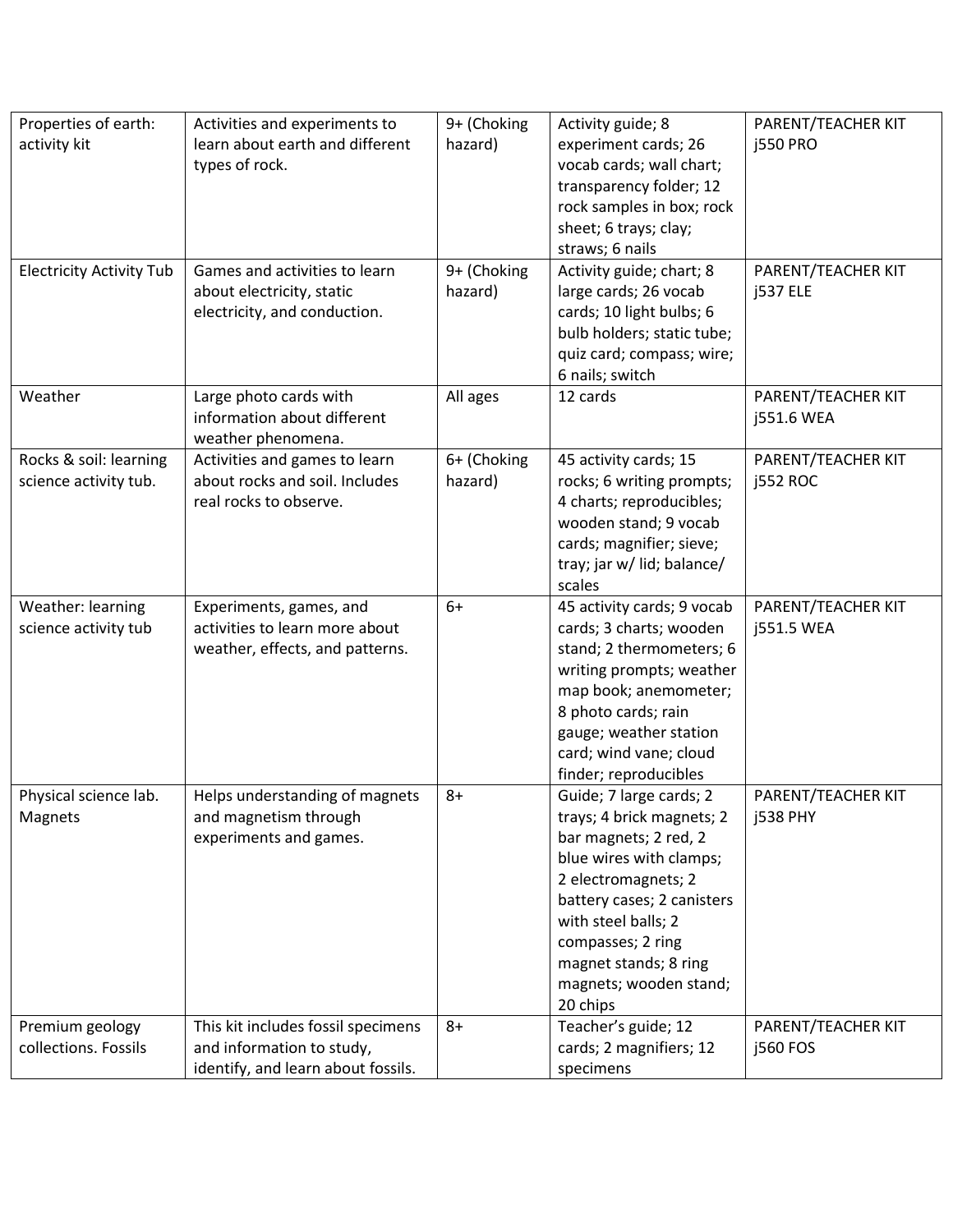| collection<br>and colorful.<br><b>j549 COL</b><br>insert<br>Sedimentary rocks<br>$7+$<br>Sedimentary rock specimens with<br>PARENT/TEACHER KIT<br>15 rocks in case; paper<br>collection<br>information.<br><b>j552 SED</b><br>insert<br>$7+$<br>Metamorphic rock<br>Metamorphic rock specimens<br>PARENT/TEACHER KIT<br>15 rocks in case; paper<br>with information.<br>collection<br><b>j552 MET</b><br>insert<br>$7+$<br>PARENT/TEACHER KIT<br>Igneous rocks<br>Igneous rock specimens with<br>15 rocks in case; paper<br>information.<br><b>j552 IGN</b><br>insert<br>General fossil<br>$7+$<br>Fossil specimens with<br>PARENT/TEACHER KIT<br>15 fossils in case; paper<br>information sheet.<br>collection<br><b>j560 GEN</b><br>insert<br>Jumbo floor puzzle featuring<br>$3+$<br>Dinosaurs Puzzle<br>20 puzzle pieces<br>PARENT/TEACHER KIT<br>different types of dinosaurs.<br>j567.9 DIN<br>Dinosaurs floor puzzle<br>Floor puzzle that forms a<br>$3+$<br>47 puzzle pieces (1<br>PARENT/TEACHER KIT<br>dinosaur landscape.<br>missing)<br>j567.9 DIN<br>$5+$<br>Use these stamps to assemble<br>Guide book; 2 ink pads;<br>PARENT/TEACHER KIT<br>Build your own<br>dinosaur! Stamp kit<br>dinosaurs from different bones.<br>22 stamps<br>j567.91 SCH<br>Cells and organisms:<br>Activities, games, and<br>$9+$<br>Activity guide; 26 vocab<br>PARENT/TEACHER KIT<br>learning science<br>experiments to learn about cells<br>cards; 8 experiment<br>j571.6 CEL<br>activity tub<br>and cell production.<br>cards; wall chart; 3<br>transparent sheets;<br>mitosis wheel; food<br>coloring; 6 droppers; 2<br>cell model trays; 6 bank<br>slides; 12 slide covers; 2<br>prepared slides<br>Crossword puzzle fold-<br>A field guide to the<br>Information about the animals,<br>PARENT/TEACHER<br>$10+$<br>wetlands of Illinois<br>out; 2 trading card fold-<br>insects, and other specimens in<br>j577.68 FIE<br>the Illinois wetlands.<br>outs; 3 card sets; field<br>guide book<br>Plants: learning<br>$6+$<br>45 cards; 9 vocab cards; 6<br>PARENT/TEACHER KIT<br>Experiments and activities to<br>learn about plants and how they<br>writing prompts; wooden<br><b>j580 PLA</b><br>science activity tub<br>stand; 3 charts; 3 cups w/<br>grow.<br>holder; plastic jar; 2<br>trays; reproducibles; 2<br>rulers; 4 stamps<br>CONSUMABLES: seeds;<br>peat pellets<br>Learn about plants and plant<br>Instruction chart; 4 cards;<br>PARENT/TEACHER KIT<br>Instant learning<br>$4+$<br>center: Plants<br>structure by using stamps to<br>4 ink pads; 15 stamps;<br><b>j580 INS</b><br>build flowers.<br>assessment card<br>Uncover what's really going on<br>$4 - 8$<br>Parts of a flowering<br>Puzzle base w/ 6 pieces;<br>PARENT/TEACHER KIT<br>with flowers under this block<br>reproducible sheets<br><b>j580 PAR</b><br>plant<br>puzzle.<br>This five-foot long jumbo floor<br>47 puzzle pieces (1<br>The rain forest giant<br>$4+$<br>PARENT/TEACHER KIT<br>floor puzzle<br>puzzle forms a rain forest<br>missing)<br>j574.5 RAI | Colorful mineral | Rock specimens that are bright | $7+$ | 15 rocks in case; paper | PARENT/TEACHER KIT |
|-----------------------------------------------------------------------------------------------------------------------------------------------------------------------------------------------------------------------------------------------------------------------------------------------------------------------------------------------------------------------------------------------------------------------------------------------------------------------------------------------------------------------------------------------------------------------------------------------------------------------------------------------------------------------------------------------------------------------------------------------------------------------------------------------------------------------------------------------------------------------------------------------------------------------------------------------------------------------------------------------------------------------------------------------------------------------------------------------------------------------------------------------------------------------------------------------------------------------------------------------------------------------------------------------------------------------------------------------------------------------------------------------------------------------------------------------------------------------------------------------------------------------------------------------------------------------------------------------------------------------------------------------------------------------------------------------------------------------------------------------------------------------------------------------------------------------------------------------------------------------------------------------------------------------------------------------------------------------------------------------------------------------------------------------------------------------------------------------------------------------------------------------------------------------------------------------------------------------------------------------------------------------------------------------------------------------------------------------------------------------------------------------------------------------------------------------------------------------------------------------------------------------------------------------------------------------------------------------------------------------------------------------------------------------------------------------------------------------------------------------------------------------------------------------------------------------------------------------------------------------------------------------------------------------------------------------------------------------------------------------------------------------------------------------|------------------|--------------------------------|------|-------------------------|--------------------|
|                                                                                                                                                                                                                                                                                                                                                                                                                                                                                                                                                                                                                                                                                                                                                                                                                                                                                                                                                                                                                                                                                                                                                                                                                                                                                                                                                                                                                                                                                                                                                                                                                                                                                                                                                                                                                                                                                                                                                                                                                                                                                                                                                                                                                                                                                                                                                                                                                                                                                                                                                                                                                                                                                                                                                                                                                                                                                                                                                                                                                                               |                  |                                |      |                         |                    |
|                                                                                                                                                                                                                                                                                                                                                                                                                                                                                                                                                                                                                                                                                                                                                                                                                                                                                                                                                                                                                                                                                                                                                                                                                                                                                                                                                                                                                                                                                                                                                                                                                                                                                                                                                                                                                                                                                                                                                                                                                                                                                                                                                                                                                                                                                                                                                                                                                                                                                                                                                                                                                                                                                                                                                                                                                                                                                                                                                                                                                                               |                  |                                |      |                         |                    |
|                                                                                                                                                                                                                                                                                                                                                                                                                                                                                                                                                                                                                                                                                                                                                                                                                                                                                                                                                                                                                                                                                                                                                                                                                                                                                                                                                                                                                                                                                                                                                                                                                                                                                                                                                                                                                                                                                                                                                                                                                                                                                                                                                                                                                                                                                                                                                                                                                                                                                                                                                                                                                                                                                                                                                                                                                                                                                                                                                                                                                                               |                  |                                |      |                         |                    |
|                                                                                                                                                                                                                                                                                                                                                                                                                                                                                                                                                                                                                                                                                                                                                                                                                                                                                                                                                                                                                                                                                                                                                                                                                                                                                                                                                                                                                                                                                                                                                                                                                                                                                                                                                                                                                                                                                                                                                                                                                                                                                                                                                                                                                                                                                                                                                                                                                                                                                                                                                                                                                                                                                                                                                                                                                                                                                                                                                                                                                                               |                  |                                |      |                         |                    |
|                                                                                                                                                                                                                                                                                                                                                                                                                                                                                                                                                                                                                                                                                                                                                                                                                                                                                                                                                                                                                                                                                                                                                                                                                                                                                                                                                                                                                                                                                                                                                                                                                                                                                                                                                                                                                                                                                                                                                                                                                                                                                                                                                                                                                                                                                                                                                                                                                                                                                                                                                                                                                                                                                                                                                                                                                                                                                                                                                                                                                                               |                  |                                |      |                         |                    |
|                                                                                                                                                                                                                                                                                                                                                                                                                                                                                                                                                                                                                                                                                                                                                                                                                                                                                                                                                                                                                                                                                                                                                                                                                                                                                                                                                                                                                                                                                                                                                                                                                                                                                                                                                                                                                                                                                                                                                                                                                                                                                                                                                                                                                                                                                                                                                                                                                                                                                                                                                                                                                                                                                                                                                                                                                                                                                                                                                                                                                                               |                  |                                |      |                         |                    |
|                                                                                                                                                                                                                                                                                                                                                                                                                                                                                                                                                                                                                                                                                                                                                                                                                                                                                                                                                                                                                                                                                                                                                                                                                                                                                                                                                                                                                                                                                                                                                                                                                                                                                                                                                                                                                                                                                                                                                                                                                                                                                                                                                                                                                                                                                                                                                                                                                                                                                                                                                                                                                                                                                                                                                                                                                                                                                                                                                                                                                                               |                  |                                |      |                         |                    |
|                                                                                                                                                                                                                                                                                                                                                                                                                                                                                                                                                                                                                                                                                                                                                                                                                                                                                                                                                                                                                                                                                                                                                                                                                                                                                                                                                                                                                                                                                                                                                                                                                                                                                                                                                                                                                                                                                                                                                                                                                                                                                                                                                                                                                                                                                                                                                                                                                                                                                                                                                                                                                                                                                                                                                                                                                                                                                                                                                                                                                                               |                  |                                |      |                         |                    |
|                                                                                                                                                                                                                                                                                                                                                                                                                                                                                                                                                                                                                                                                                                                                                                                                                                                                                                                                                                                                                                                                                                                                                                                                                                                                                                                                                                                                                                                                                                                                                                                                                                                                                                                                                                                                                                                                                                                                                                                                                                                                                                                                                                                                                                                                                                                                                                                                                                                                                                                                                                                                                                                                                                                                                                                                                                                                                                                                                                                                                                               |                  |                                |      |                         |                    |
|                                                                                                                                                                                                                                                                                                                                                                                                                                                                                                                                                                                                                                                                                                                                                                                                                                                                                                                                                                                                                                                                                                                                                                                                                                                                                                                                                                                                                                                                                                                                                                                                                                                                                                                                                                                                                                                                                                                                                                                                                                                                                                                                                                                                                                                                                                                                                                                                                                                                                                                                                                                                                                                                                                                                                                                                                                                                                                                                                                                                                                               |                  |                                |      |                         |                    |
|                                                                                                                                                                                                                                                                                                                                                                                                                                                                                                                                                                                                                                                                                                                                                                                                                                                                                                                                                                                                                                                                                                                                                                                                                                                                                                                                                                                                                                                                                                                                                                                                                                                                                                                                                                                                                                                                                                                                                                                                                                                                                                                                                                                                                                                                                                                                                                                                                                                                                                                                                                                                                                                                                                                                                                                                                                                                                                                                                                                                                                               |                  |                                |      |                         |                    |
|                                                                                                                                                                                                                                                                                                                                                                                                                                                                                                                                                                                                                                                                                                                                                                                                                                                                                                                                                                                                                                                                                                                                                                                                                                                                                                                                                                                                                                                                                                                                                                                                                                                                                                                                                                                                                                                                                                                                                                                                                                                                                                                                                                                                                                                                                                                                                                                                                                                                                                                                                                                                                                                                                                                                                                                                                                                                                                                                                                                                                                               |                  |                                |      |                         |                    |
|                                                                                                                                                                                                                                                                                                                                                                                                                                                                                                                                                                                                                                                                                                                                                                                                                                                                                                                                                                                                                                                                                                                                                                                                                                                                                                                                                                                                                                                                                                                                                                                                                                                                                                                                                                                                                                                                                                                                                                                                                                                                                                                                                                                                                                                                                                                                                                                                                                                                                                                                                                                                                                                                                                                                                                                                                                                                                                                                                                                                                                               |                  |                                |      |                         |                    |
|                                                                                                                                                                                                                                                                                                                                                                                                                                                                                                                                                                                                                                                                                                                                                                                                                                                                                                                                                                                                                                                                                                                                                                                                                                                                                                                                                                                                                                                                                                                                                                                                                                                                                                                                                                                                                                                                                                                                                                                                                                                                                                                                                                                                                                                                                                                                                                                                                                                                                                                                                                                                                                                                                                                                                                                                                                                                                                                                                                                                                                               |                  |                                |      |                         |                    |
|                                                                                                                                                                                                                                                                                                                                                                                                                                                                                                                                                                                                                                                                                                                                                                                                                                                                                                                                                                                                                                                                                                                                                                                                                                                                                                                                                                                                                                                                                                                                                                                                                                                                                                                                                                                                                                                                                                                                                                                                                                                                                                                                                                                                                                                                                                                                                                                                                                                                                                                                                                                                                                                                                                                                                                                                                                                                                                                                                                                                                                               |                  |                                |      |                         |                    |
|                                                                                                                                                                                                                                                                                                                                                                                                                                                                                                                                                                                                                                                                                                                                                                                                                                                                                                                                                                                                                                                                                                                                                                                                                                                                                                                                                                                                                                                                                                                                                                                                                                                                                                                                                                                                                                                                                                                                                                                                                                                                                                                                                                                                                                                                                                                                                                                                                                                                                                                                                                                                                                                                                                                                                                                                                                                                                                                                                                                                                                               |                  |                                |      |                         |                    |
|                                                                                                                                                                                                                                                                                                                                                                                                                                                                                                                                                                                                                                                                                                                                                                                                                                                                                                                                                                                                                                                                                                                                                                                                                                                                                                                                                                                                                                                                                                                                                                                                                                                                                                                                                                                                                                                                                                                                                                                                                                                                                                                                                                                                                                                                                                                                                                                                                                                                                                                                                                                                                                                                                                                                                                                                                                                                                                                                                                                                                                               |                  |                                |      |                         |                    |
|                                                                                                                                                                                                                                                                                                                                                                                                                                                                                                                                                                                                                                                                                                                                                                                                                                                                                                                                                                                                                                                                                                                                                                                                                                                                                                                                                                                                                                                                                                                                                                                                                                                                                                                                                                                                                                                                                                                                                                                                                                                                                                                                                                                                                                                                                                                                                                                                                                                                                                                                                                                                                                                                                                                                                                                                                                                                                                                                                                                                                                               |                  |                                |      |                         |                    |
|                                                                                                                                                                                                                                                                                                                                                                                                                                                                                                                                                                                                                                                                                                                                                                                                                                                                                                                                                                                                                                                                                                                                                                                                                                                                                                                                                                                                                                                                                                                                                                                                                                                                                                                                                                                                                                                                                                                                                                                                                                                                                                                                                                                                                                                                                                                                                                                                                                                                                                                                                                                                                                                                                                                                                                                                                                                                                                                                                                                                                                               |                  |                                |      |                         |                    |
|                                                                                                                                                                                                                                                                                                                                                                                                                                                                                                                                                                                                                                                                                                                                                                                                                                                                                                                                                                                                                                                                                                                                                                                                                                                                                                                                                                                                                                                                                                                                                                                                                                                                                                                                                                                                                                                                                                                                                                                                                                                                                                                                                                                                                                                                                                                                                                                                                                                                                                                                                                                                                                                                                                                                                                                                                                                                                                                                                                                                                                               |                  |                                |      |                         |                    |
|                                                                                                                                                                                                                                                                                                                                                                                                                                                                                                                                                                                                                                                                                                                                                                                                                                                                                                                                                                                                                                                                                                                                                                                                                                                                                                                                                                                                                                                                                                                                                                                                                                                                                                                                                                                                                                                                                                                                                                                                                                                                                                                                                                                                                                                                                                                                                                                                                                                                                                                                                                                                                                                                                                                                                                                                                                                                                                                                                                                                                                               |                  |                                |      |                         |                    |
|                                                                                                                                                                                                                                                                                                                                                                                                                                                                                                                                                                                                                                                                                                                                                                                                                                                                                                                                                                                                                                                                                                                                                                                                                                                                                                                                                                                                                                                                                                                                                                                                                                                                                                                                                                                                                                                                                                                                                                                                                                                                                                                                                                                                                                                                                                                                                                                                                                                                                                                                                                                                                                                                                                                                                                                                                                                                                                                                                                                                                                               |                  |                                |      |                         |                    |
|                                                                                                                                                                                                                                                                                                                                                                                                                                                                                                                                                                                                                                                                                                                                                                                                                                                                                                                                                                                                                                                                                                                                                                                                                                                                                                                                                                                                                                                                                                                                                                                                                                                                                                                                                                                                                                                                                                                                                                                                                                                                                                                                                                                                                                                                                                                                                                                                                                                                                                                                                                                                                                                                                                                                                                                                                                                                                                                                                                                                                                               |                  |                                |      |                         |                    |
|                                                                                                                                                                                                                                                                                                                                                                                                                                                                                                                                                                                                                                                                                                                                                                                                                                                                                                                                                                                                                                                                                                                                                                                                                                                                                                                                                                                                                                                                                                                                                                                                                                                                                                                                                                                                                                                                                                                                                                                                                                                                                                                                                                                                                                                                                                                                                                                                                                                                                                                                                                                                                                                                                                                                                                                                                                                                                                                                                                                                                                               |                  |                                |      |                         |                    |
|                                                                                                                                                                                                                                                                                                                                                                                                                                                                                                                                                                                                                                                                                                                                                                                                                                                                                                                                                                                                                                                                                                                                                                                                                                                                                                                                                                                                                                                                                                                                                                                                                                                                                                                                                                                                                                                                                                                                                                                                                                                                                                                                                                                                                                                                                                                                                                                                                                                                                                                                                                                                                                                                                                                                                                                                                                                                                                                                                                                                                                               |                  |                                |      |                         |                    |
|                                                                                                                                                                                                                                                                                                                                                                                                                                                                                                                                                                                                                                                                                                                                                                                                                                                                                                                                                                                                                                                                                                                                                                                                                                                                                                                                                                                                                                                                                                                                                                                                                                                                                                                                                                                                                                                                                                                                                                                                                                                                                                                                                                                                                                                                                                                                                                                                                                                                                                                                                                                                                                                                                                                                                                                                                                                                                                                                                                                                                                               |                  |                                |      |                         |                    |
|                                                                                                                                                                                                                                                                                                                                                                                                                                                                                                                                                                                                                                                                                                                                                                                                                                                                                                                                                                                                                                                                                                                                                                                                                                                                                                                                                                                                                                                                                                                                                                                                                                                                                                                                                                                                                                                                                                                                                                                                                                                                                                                                                                                                                                                                                                                                                                                                                                                                                                                                                                                                                                                                                                                                                                                                                                                                                                                                                                                                                                               |                  |                                |      |                         |                    |
|                                                                                                                                                                                                                                                                                                                                                                                                                                                                                                                                                                                                                                                                                                                                                                                                                                                                                                                                                                                                                                                                                                                                                                                                                                                                                                                                                                                                                                                                                                                                                                                                                                                                                                                                                                                                                                                                                                                                                                                                                                                                                                                                                                                                                                                                                                                                                                                                                                                                                                                                                                                                                                                                                                                                                                                                                                                                                                                                                                                                                                               |                  |                                |      |                         |                    |
|                                                                                                                                                                                                                                                                                                                                                                                                                                                                                                                                                                                                                                                                                                                                                                                                                                                                                                                                                                                                                                                                                                                                                                                                                                                                                                                                                                                                                                                                                                                                                                                                                                                                                                                                                                                                                                                                                                                                                                                                                                                                                                                                                                                                                                                                                                                                                                                                                                                                                                                                                                                                                                                                                                                                                                                                                                                                                                                                                                                                                                               |                  |                                |      |                         |                    |
|                                                                                                                                                                                                                                                                                                                                                                                                                                                                                                                                                                                                                                                                                                                                                                                                                                                                                                                                                                                                                                                                                                                                                                                                                                                                                                                                                                                                                                                                                                                                                                                                                                                                                                                                                                                                                                                                                                                                                                                                                                                                                                                                                                                                                                                                                                                                                                                                                                                                                                                                                                                                                                                                                                                                                                                                                                                                                                                                                                                                                                               |                  |                                |      |                         |                    |
|                                                                                                                                                                                                                                                                                                                                                                                                                                                                                                                                                                                                                                                                                                                                                                                                                                                                                                                                                                                                                                                                                                                                                                                                                                                                                                                                                                                                                                                                                                                                                                                                                                                                                                                                                                                                                                                                                                                                                                                                                                                                                                                                                                                                                                                                                                                                                                                                                                                                                                                                                                                                                                                                                                                                                                                                                                                                                                                                                                                                                                               |                  |                                |      |                         |                    |
|                                                                                                                                                                                                                                                                                                                                                                                                                                                                                                                                                                                                                                                                                                                                                                                                                                                                                                                                                                                                                                                                                                                                                                                                                                                                                                                                                                                                                                                                                                                                                                                                                                                                                                                                                                                                                                                                                                                                                                                                                                                                                                                                                                                                                                                                                                                                                                                                                                                                                                                                                                                                                                                                                                                                                                                                                                                                                                                                                                                                                                               |                  |                                |      |                         |                    |
|                                                                                                                                                                                                                                                                                                                                                                                                                                                                                                                                                                                                                                                                                                                                                                                                                                                                                                                                                                                                                                                                                                                                                                                                                                                                                                                                                                                                                                                                                                                                                                                                                                                                                                                                                                                                                                                                                                                                                                                                                                                                                                                                                                                                                                                                                                                                                                                                                                                                                                                                                                                                                                                                                                                                                                                                                                                                                                                                                                                                                                               |                  |                                |      |                         |                    |
|                                                                                                                                                                                                                                                                                                                                                                                                                                                                                                                                                                                                                                                                                                                                                                                                                                                                                                                                                                                                                                                                                                                                                                                                                                                                                                                                                                                                                                                                                                                                                                                                                                                                                                                                                                                                                                                                                                                                                                                                                                                                                                                                                                                                                                                                                                                                                                                                                                                                                                                                                                                                                                                                                                                                                                                                                                                                                                                                                                                                                                               |                  |                                |      |                         |                    |
|                                                                                                                                                                                                                                                                                                                                                                                                                                                                                                                                                                                                                                                                                                                                                                                                                                                                                                                                                                                                                                                                                                                                                                                                                                                                                                                                                                                                                                                                                                                                                                                                                                                                                                                                                                                                                                                                                                                                                                                                                                                                                                                                                                                                                                                                                                                                                                                                                                                                                                                                                                                                                                                                                                                                                                                                                                                                                                                                                                                                                                               |                  |                                |      |                         |                    |
|                                                                                                                                                                                                                                                                                                                                                                                                                                                                                                                                                                                                                                                                                                                                                                                                                                                                                                                                                                                                                                                                                                                                                                                                                                                                                                                                                                                                                                                                                                                                                                                                                                                                                                                                                                                                                                                                                                                                                                                                                                                                                                                                                                                                                                                                                                                                                                                                                                                                                                                                                                                                                                                                                                                                                                                                                                                                                                                                                                                                                                               |                  |                                |      |                         |                    |
|                                                                                                                                                                                                                                                                                                                                                                                                                                                                                                                                                                                                                                                                                                                                                                                                                                                                                                                                                                                                                                                                                                                                                                                                                                                                                                                                                                                                                                                                                                                                                                                                                                                                                                                                                                                                                                                                                                                                                                                                                                                                                                                                                                                                                                                                                                                                                                                                                                                                                                                                                                                                                                                                                                                                                                                                                                                                                                                                                                                                                                               |                  |                                |      |                         |                    |
|                                                                                                                                                                                                                                                                                                                                                                                                                                                                                                                                                                                                                                                                                                                                                                                                                                                                                                                                                                                                                                                                                                                                                                                                                                                                                                                                                                                                                                                                                                                                                                                                                                                                                                                                                                                                                                                                                                                                                                                                                                                                                                                                                                                                                                                                                                                                                                                                                                                                                                                                                                                                                                                                                                                                                                                                                                                                                                                                                                                                                                               |                  |                                |      |                         |                    |
|                                                                                                                                                                                                                                                                                                                                                                                                                                                                                                                                                                                                                                                                                                                                                                                                                                                                                                                                                                                                                                                                                                                                                                                                                                                                                                                                                                                                                                                                                                                                                                                                                                                                                                                                                                                                                                                                                                                                                                                                                                                                                                                                                                                                                                                                                                                                                                                                                                                                                                                                                                                                                                                                                                                                                                                                                                                                                                                                                                                                                                               |                  |                                |      |                         |                    |
|                                                                                                                                                                                                                                                                                                                                                                                                                                                                                                                                                                                                                                                                                                                                                                                                                                                                                                                                                                                                                                                                                                                                                                                                                                                                                                                                                                                                                                                                                                                                                                                                                                                                                                                                                                                                                                                                                                                                                                                                                                                                                                                                                                                                                                                                                                                                                                                                                                                                                                                                                                                                                                                                                                                                                                                                                                                                                                                                                                                                                                               |                  |                                |      |                         |                    |
|                                                                                                                                                                                                                                                                                                                                                                                                                                                                                                                                                                                                                                                                                                                                                                                                                                                                                                                                                                                                                                                                                                                                                                                                                                                                                                                                                                                                                                                                                                                                                                                                                                                                                                                                                                                                                                                                                                                                                                                                                                                                                                                                                                                                                                                                                                                                                                                                                                                                                                                                                                                                                                                                                                                                                                                                                                                                                                                                                                                                                                               |                  |                                |      |                         |                    |
|                                                                                                                                                                                                                                                                                                                                                                                                                                                                                                                                                                                                                                                                                                                                                                                                                                                                                                                                                                                                                                                                                                                                                                                                                                                                                                                                                                                                                                                                                                                                                                                                                                                                                                                                                                                                                                                                                                                                                                                                                                                                                                                                                                                                                                                                                                                                                                                                                                                                                                                                                                                                                                                                                                                                                                                                                                                                                                                                                                                                                                               |                  |                                |      |                         |                    |
|                                                                                                                                                                                                                                                                                                                                                                                                                                                                                                                                                                                                                                                                                                                                                                                                                                                                                                                                                                                                                                                                                                                                                                                                                                                                                                                                                                                                                                                                                                                                                                                                                                                                                                                                                                                                                                                                                                                                                                                                                                                                                                                                                                                                                                                                                                                                                                                                                                                                                                                                                                                                                                                                                                                                                                                                                                                                                                                                                                                                                                               |                  |                                |      |                         |                    |
|                                                                                                                                                                                                                                                                                                                                                                                                                                                                                                                                                                                                                                                                                                                                                                                                                                                                                                                                                                                                                                                                                                                                                                                                                                                                                                                                                                                                                                                                                                                                                                                                                                                                                                                                                                                                                                                                                                                                                                                                                                                                                                                                                                                                                                                                                                                                                                                                                                                                                                                                                                                                                                                                                                                                                                                                                                                                                                                                                                                                                                               |                  |                                |      |                         |                    |
|                                                                                                                                                                                                                                                                                                                                                                                                                                                                                                                                                                                                                                                                                                                                                                                                                                                                                                                                                                                                                                                                                                                                                                                                                                                                                                                                                                                                                                                                                                                                                                                                                                                                                                                                                                                                                                                                                                                                                                                                                                                                                                                                                                                                                                                                                                                                                                                                                                                                                                                                                                                                                                                                                                                                                                                                                                                                                                                                                                                                                                               |                  | landscape.                     |      |                         |                    |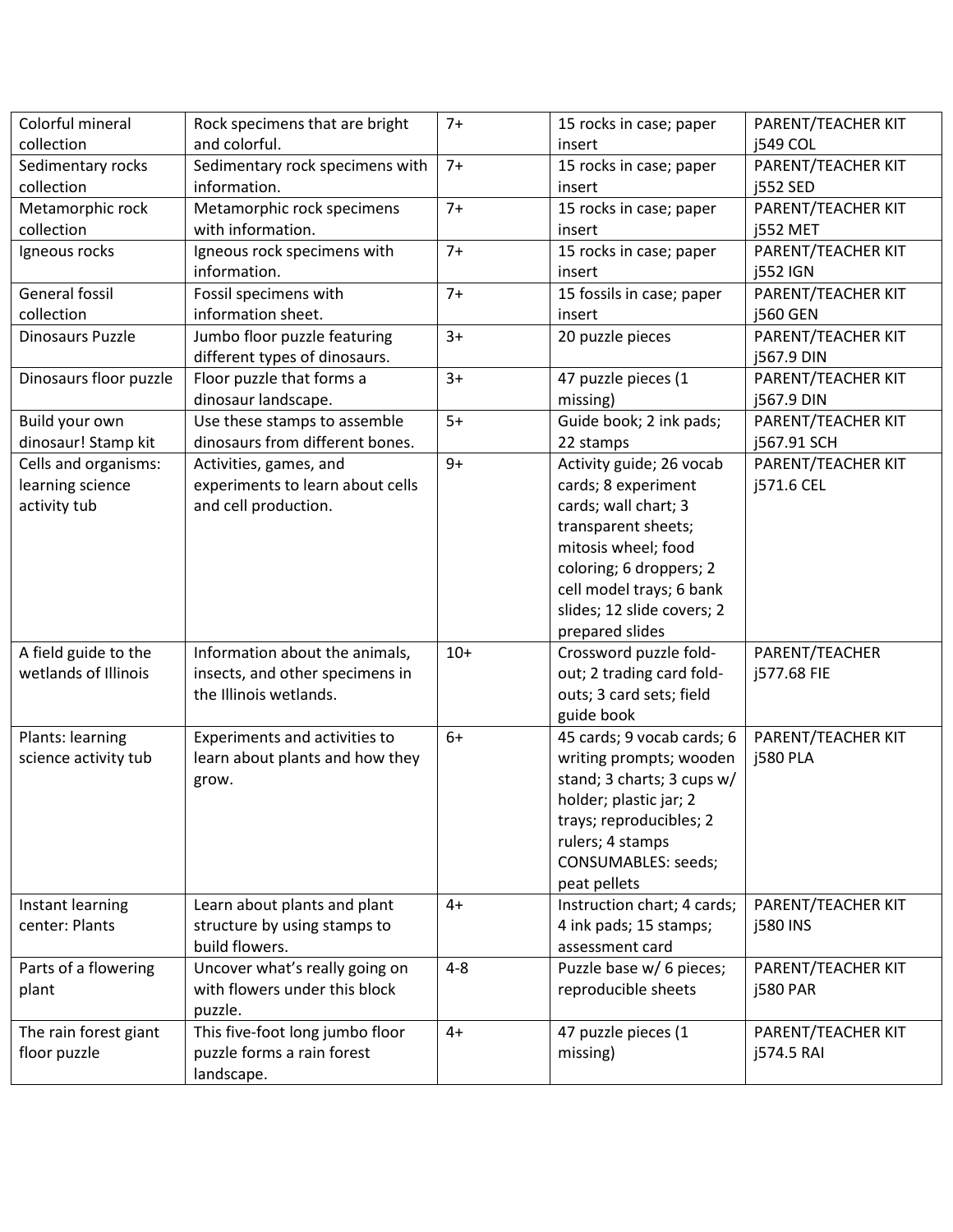| PARENT/TEACHER KIT<br>PARENT/TEACHER KIT                                                                                                                                     |
|------------------------------------------------------------------------------------------------------------------------------------------------------------------------------|
|                                                                                                                                                                              |
|                                                                                                                                                                              |
|                                                                                                                                                                              |
|                                                                                                                                                                              |
|                                                                                                                                                                              |
| PARENT/TEACHER KIT                                                                                                                                                           |
|                                                                                                                                                                              |
|                                                                                                                                                                              |
|                                                                                                                                                                              |
|                                                                                                                                                                              |
|                                                                                                                                                                              |
|                                                                                                                                                                              |
|                                                                                                                                                                              |
|                                                                                                                                                                              |
|                                                                                                                                                                              |
|                                                                                                                                                                              |
|                                                                                                                                                                              |
|                                                                                                                                                                              |
|                                                                                                                                                                              |
|                                                                                                                                                                              |
|                                                                                                                                                                              |
|                                                                                                                                                                              |
|                                                                                                                                                                              |
|                                                                                                                                                                              |
|                                                                                                                                                                              |
|                                                                                                                                                                              |
|                                                                                                                                                                              |
|                                                                                                                                                                              |
|                                                                                                                                                                              |
|                                                                                                                                                                              |
|                                                                                                                                                                              |
|                                                                                                                                                                              |
|                                                                                                                                                                              |
|                                                                                                                                                                              |
|                                                                                                                                                                              |
|                                                                                                                                                                              |
|                                                                                                                                                                              |
| PARENT/TEACHER KIT                                                                                                                                                           |
|                                                                                                                                                                              |
|                                                                                                                                                                              |
|                                                                                                                                                                              |
|                                                                                                                                                                              |
|                                                                                                                                                                              |
|                                                                                                                                                                              |
| PARENT/TEACHER KIT<br>PARENT/TEACHER KIT<br>PARENT/TEACHER KIT<br>PARENT/TEACHER KIT<br>PARENT/TEACHER KIT<br>PARENT/TEACHER KIT<br>PARENT/TEACHER KIT<br>PARENT/TEACHER KIT |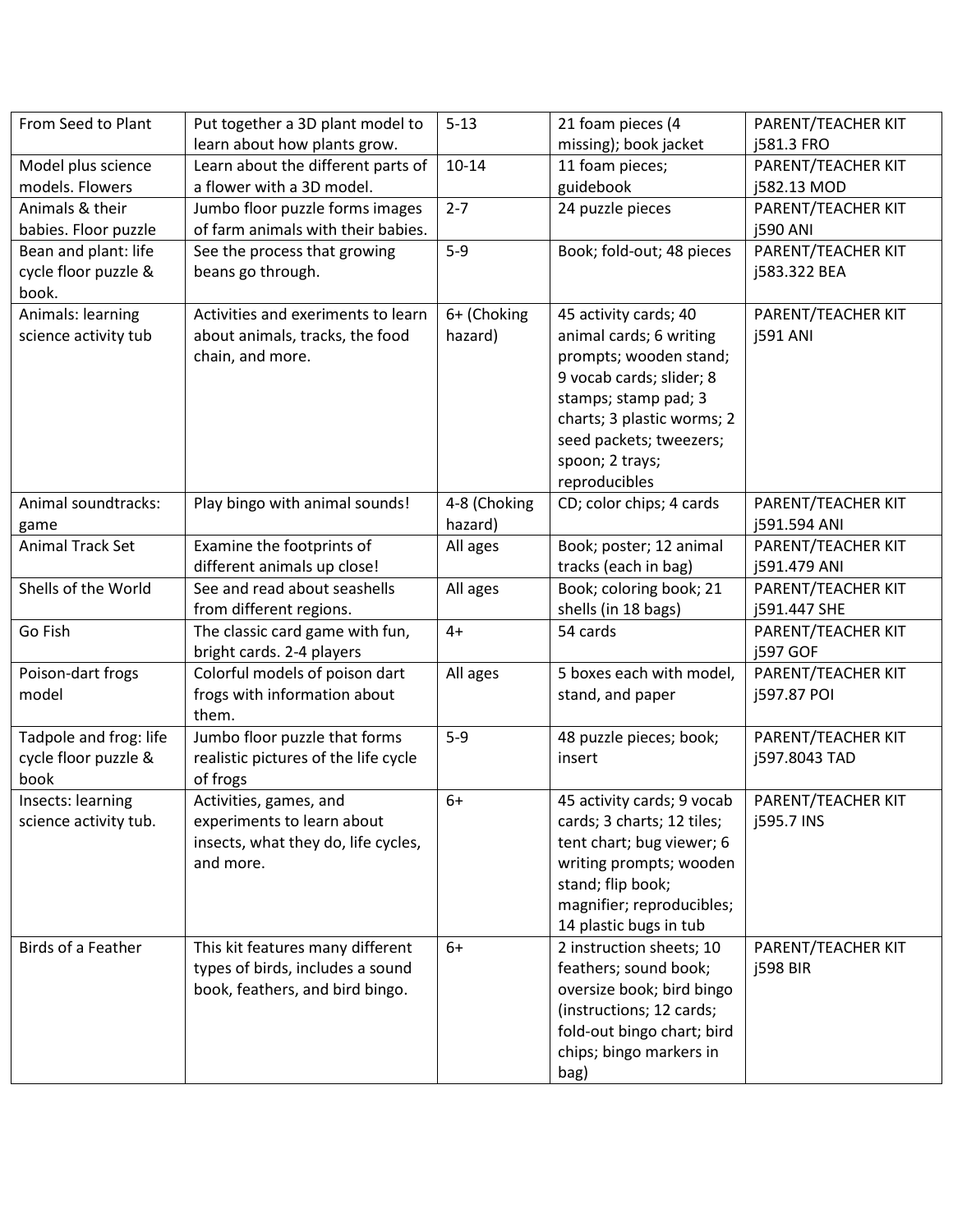| Gorillas giant floor   | 5 ft long floor puzzle that forms a | $4+$        | 47 pieces (1 missing)        | PARENT/TEACHER KIT |
|------------------------|-------------------------------------|-------------|------------------------------|--------------------|
| puzzle                 | picture of gorillas in the jungle.  |             |                              | j599.884 GOR       |
| Single-head            | Find out what doctors really        | All ages    | 1 stethoscope                | PARENT/TEACHER KIT |
| Stethoscope            | listen to with a real stethoscope.  |             |                              | j610.28 STE        |
| Anatomy apron          | A body awareness kit to learn       | $3+$        | 1 apron; 9 organ pieces      | PARENT/TEACHER KIT |
|                        | what's inside your body.            |             |                              | <b>j611 ANA</b>    |
| Birds: wild birds of   | Single-bound flip-through field     | All ages    | 1 field guide                | PARENT/TEACHER KIT |
| North America          | guide with info and pictures.       |             |                              | <b>j598 ROB</b>    |
| The Human Body         | Felt visuals for learning about     | $3+$        | 1 felt torso; 55 felt pieces | PARENT/TEACHER KIT |
|                        | body parts and organs.              |             |                              | <b>j611 HUM</b>    |
| Human anatomy floor    | Two-sided giant shaped floor        | $8+$        | 2 charts; 100 puzzle         | PARENT/TEACHER KIT |
| puzzle                 | puzzle that forms a human           |             | pieces in bag                | <b>j611 HUM</b>    |
|                        | body-skeleton one side;             |             |                              |                    |
|                        | circulatory, respiratory, and       |             |                              |                    |
|                        | digestive systems on other side     |             |                              |                    |
| Human torso:           | Small-scale model with              | $8+$        | 1 torso model; 6 parts;      | PARENT/TEACHER KIT |
| anatomically accurate  | removable lungs, heart, stomach,    |             | guide                        | <b>j611 HUM</b>    |
| model kit.             | intestines, and liver.              |             |                              |                    |
| Human Body Bingo       | This bingo game was designed to     | $3+$        | Fold-out bingo chart;        | PARENT/TEACHER KIT |
|                        | help teach body parts, from head    |             | instructions; bingo          | j611 ESL           |
|                        | to toe.                             |             | markers; 24 call cards; 36   |                    |
|                        |                                     |             | bingo cards                  |                    |
| Body: human anatomy    | Palm-sized human body model         | $8+$        | Take-apart model with 12     | PARENT/TEACHER KIT |
| model                  | with removable parts.               |             | parts; box; insert           | j611 BOD           |
| Skeleton: human        | Construct the human skeleton        | 8+ (Choking | Model stand; support         | PARENT/TEACHER KIT |
| anatomy model          | and see how it supports the body    | hazard)     | piece; assembly guide; 2     | j612.75 SKE        |
|                        | with this 9" model.                 |             | rods; 38 model pieces        |                    |
|                        |                                     |             | (Missing 3 pieces)           |                    |
| Heart model            | Study the inside of the heart and   | $8+$        | 2 model pieces; model        | PARENT/TEACHER KIT |
|                        | what keeps it pumping.              |             | stand; info card             | j611.12 HEA        |
| Chef Combo's           | <b>Nutritional information</b>      | $4 - 10$    | Teacher's guide; 1 hand      | PARENT/TEACHER KIT |
| fantastic adventures   | presented through music and a       |             | puppet; pointer;             | j613.2 CHE         |
| in tasting & nutrition | puppet show.                        |             | cassette; bag of stuffing    |                    |
| Brain: human           | Learn the inner workings of the     | 8+ (choking | Assembly guide; model        | PARENT/TEACHER KIT |
| anatomy model          | human brain with this 4" model.     | hazard)     | stand; 29 model pieces       | j612.8 BRA         |
|                        |                                     |             | (missing 2 pieces)           |                    |
| <b>Nutrition Lotto</b> | A game about the food groups        | 4+ (Choking | Instructions; 6 group        | PARENT/TEACHER KIT |
|                        | and the importance of nutrition.    | hazard)     | sheets; 35 plastic foods     | <b>j613.2 NUT</b>  |
|                        |                                     |             | (missing 1 piece)            |                    |
| Heart: human           | Learn about how the heart           | 8+ (choking | Assembly guide; 26           | PARENT/TEACHER KIT |
| anatomy model          | pumps blood and its parts-5"        | hazard)     | model pieces (missing 3      | j612.1 HEA         |
|                        | model.                              |             | pieces)                      |                    |
| Human body: learning   | Activities and experiments to       | $9+$        | 8 experiment cards; 26       | PARENT/TEACHER KIT |
| science activity tub   | learn about the human body, the     |             | vocab cards; activity        | <b>j611 HUM</b>    |
|                        | skeleton, how the body works,       |             | guide; chart; 6 tubes; 12    |                    |
|                        | and more.                           |             | straws; 12 balloons;         |                    |
|                        |                                     |             | digestive model; 3           |                    |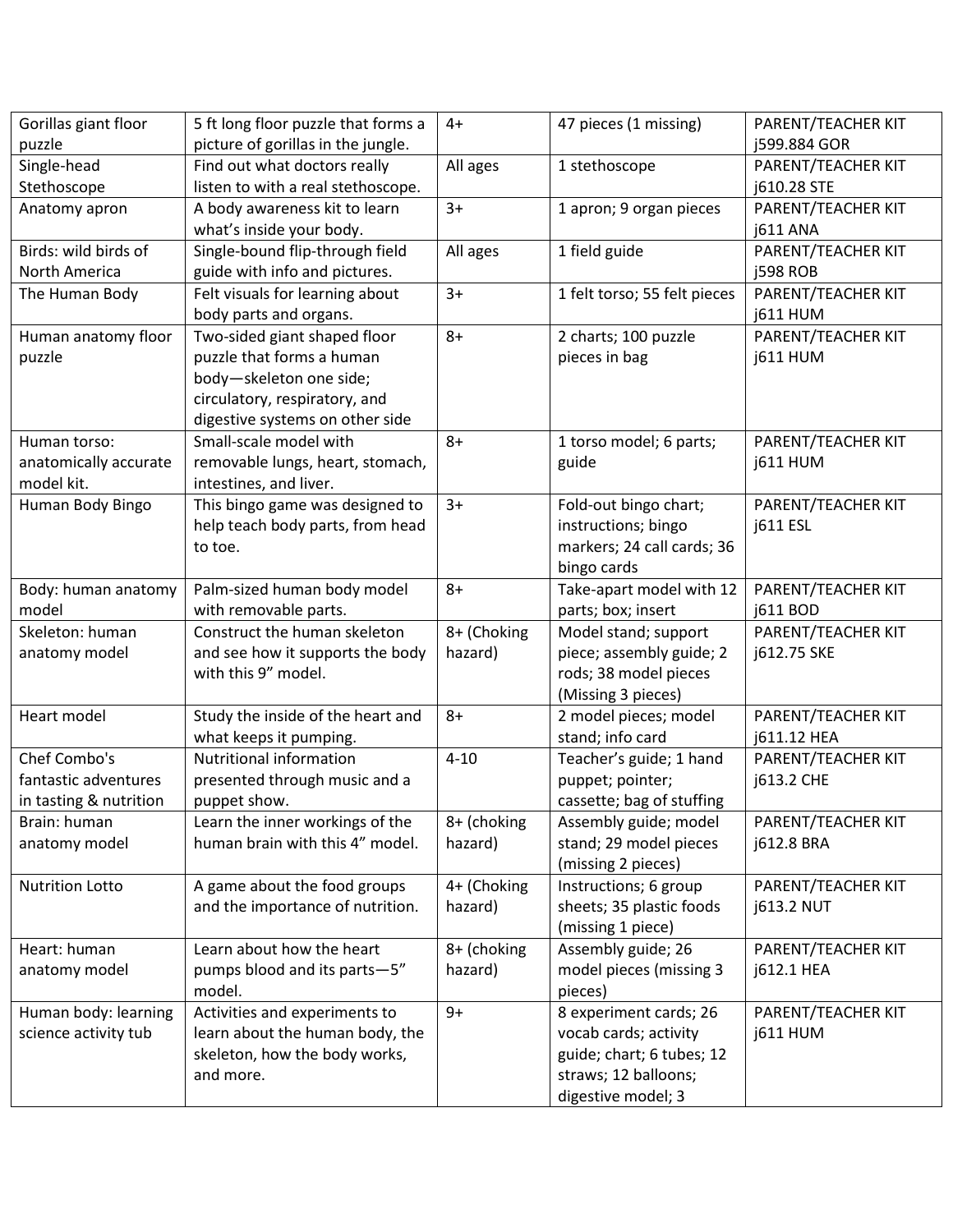|                               |                                     |             | transparents; skeleton      |                    |
|-------------------------------|-------------------------------------|-------------|-----------------------------|--------------------|
|                               |                                     |             | model (20 pcs, assembly     |                    |
|                               |                                     |             | guide); heart model (7      |                    |
|                               |                                     |             | pieces, 2 pc stand)         |                    |
| Teeth model                   | See what teeth look like outside    | $3+$        | Model; toothbrush           | PARENT/TEACHER KIT |
|                               | the mouth with this model.          |             |                             | <b>j617 TEE</b>    |
| Solar energy kit              | How do we get power from the        | $8+$        | Solar cell; mounted lamp;   | PARENT/TEACHER KIT |
|                               | sun? This kit teaches about solar   |             | bulb; mini motor with       | j621.47 SOL        |
|                               | energy and power with a lamp.       |             | fan; 2 cords (1 black 1     |                    |
|                               |                                     |             | red)                        |                    |
| <b>Starpower LTD Stirling</b> | Small engine that can run off of    | $8+$        | Engine in box;              | PARENT/TEACHER KIT |
| engine model                  | heat or cold.                       |             | instructions                | j621.42 STA        |
| Solar energy kit              | Learn how the sun produces          | $8+$        | Solar cell; fan; 2 cords (1 | PARENT/TEACHER KIT |
|                               | energy with a fan.                  |             | black 1 red); instructions  | j621.47 SOL        |
| Simple machines lab           | Learn about movement, physics,      | $8 - 13$    | 7 experiment cards;         | PARENT/TEACHER KIT |
|                               | and motion with these simple        |             | ruler; rubber bands;        | j621.8 SIM         |
|                               | machine games.                      |             | wood stand; string; 3       |                    |
|                               |                                     |             | hooks; 2 8oz weights; 1     |                    |
|                               |                                     |             | 4oz weight; 2 inclines w/   |                    |
|                               |                                     |             | landing base; lever (arm    |                    |
|                               |                                     |             | & fulcrum); wheel & axel;   |                    |
|                               |                                     |             | fixed and movable pulley    |                    |
| Simple Machines:              | This kit includes activities and    | $9+$        | Activity guide; chart; 8    | PARENT/TEACHER KIT |
| learning science              | experiments to learn about          |             | experiment cards; crate;    | j621.8 SIM         |
| activity tub                  | simple machines, such as pulleys    |             | 26 vocab cards; 2 spools;   |                    |
|                               | and levers, and how they work.      |             | 2 pulleys; string; flip     |                    |
|                               |                                     |             | book; 17 marbles in bag;    |                    |
|                               |                                     |             | spring scale; lever and     |                    |
|                               |                                     |             | fulcrum; flagpole           |                    |
| Cubelets                      | A robotic construction system to    | $8+$        | 6 cubelets; 5 brick         | PARENT/TEACHER KIT |
|                               | learn about connection and          |             | adapters; Bluetooth         | j629.8 CUB         |
|                               | mechanics.                          |             | cubelet                     |                    |
| Cubelets                      | A robotic construction system to    | $8+$        | 6 cubelets; 6 brick         | PARENT/TEACHER KIT |
|                               | learn about connection and          |             | adapters; Bluetooth         | <b>j629.8 CUB</b>  |
|                               | mechanics.                          |             | cubelet; USB charger        |                    |
| Down on the farm              | Felt farm stories to learn about    | All ages    | 43 felt pieces; 1 white     | PARENT/TEACHER KIT |
|                               | the farm and farm animals.          |             | felt piece; 5 felt pages;   | <b>j636 FAR</b>    |
|                               |                                     |             | instructions                |                    |
| Grandpa's farm                | Felt backdrops and pieces           | All ages    | 2 felt backdrops; 44 felt   | PARENT/TEACHER KIT |
|                               | demonstrate farm life.              |             | pieces; instructions        | <b>j630 GRA</b>    |
| Finger play fun with          | Interactive story-telling songs     | $3 - 6$     | Instructions; cassette; 1   | PARENT/TEACHER KIT |
| tape                          | with music and visual aids.         |             | glove; 51 felt pieces       | j793.4 FIN         |
| Pentominoes                   | Colorful interactive visual aids to | 5+ (Choking | Activity guide; 4 sets of   | PARENT/TEACHER KIT |
|                               | help develop spatial skills and     | hazard)     | 12 pieces each              | j793.73 PEN        |
|                               | geometry.                           |             |                             |                    |
| Farm animal mitts             | Fun farm animal stories with felt   | All ages    | 10 felt mitts; story page   | PARENT/TEACHER KIT |
|                               | mitt puppets.                       |             |                             | j636 FAR           |